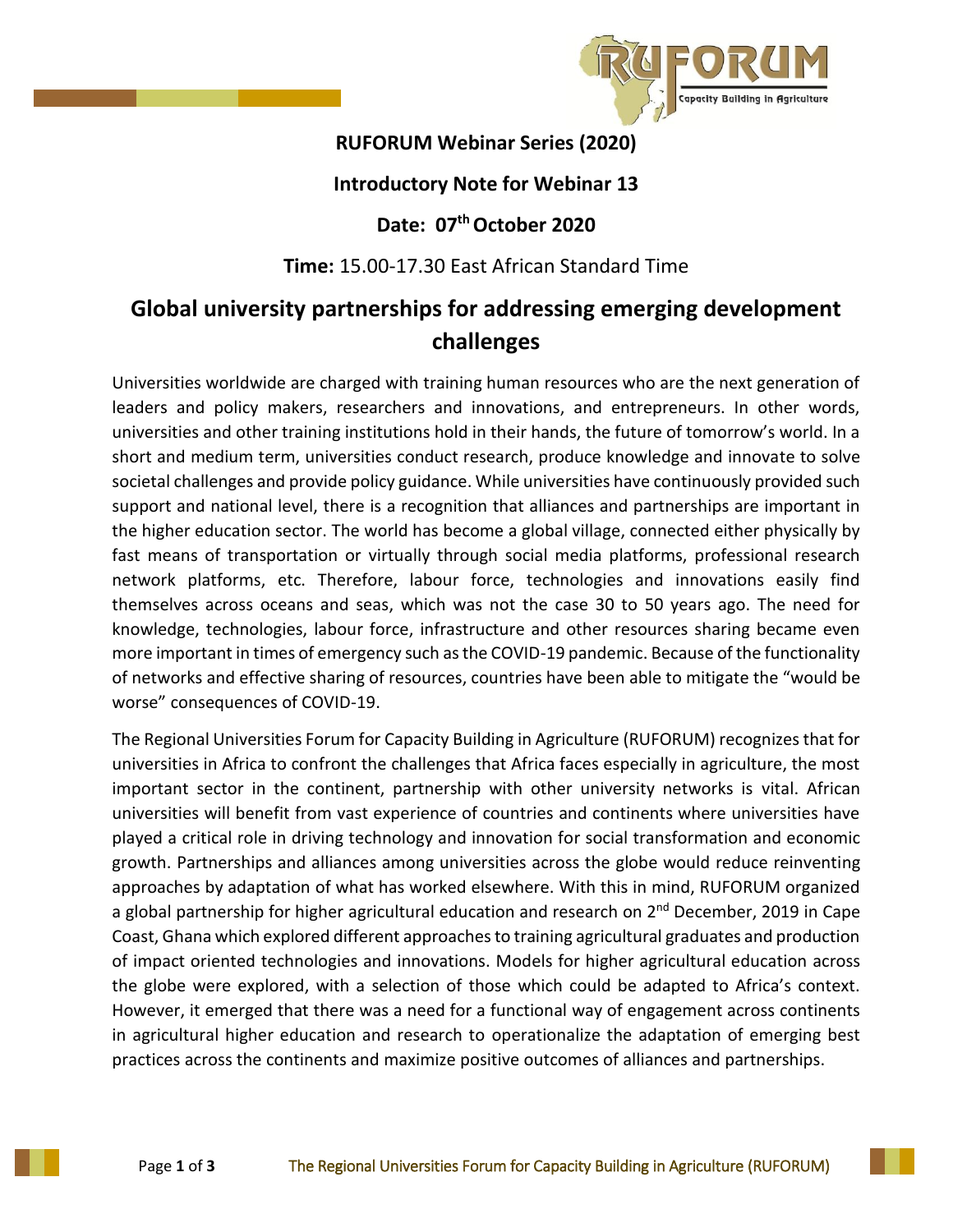

This Webinar 13 is thus dedicated to exploring possible ways of operationalizing the adaptation of emerging best practices among continents. Specifically, the Webinar will discuss; i) emerging higher agricultural education, research and innovation models; ii) and present possible programmes between Africa and each of the continents represented, and iii) avenues for financing such partnership programmes. The Webinar will bring together partners from Association of African Universities (AAU), Association for the Development of Education in Africa (ADEA), The European Alliance on Agricultural knowledge for Development (AGRINATURA), Association of Public and Land Grant Universities (APLU), The Belt and Road/South-South Cooperation Agricultural Education, Science and Technology Innovation League (BRSSCAL), Indian Agricultural Universities Association, (IAUA), Institute of Green Bio Science and Technology, Seoul National University, Korea.

| Webinar<br>13:<br>Global             | <b>Panellists</b>                           | are the emerging<br>1.<br>What       |  |  |  |  |  |
|--------------------------------------|---------------------------------------------|--------------------------------------|--|--|--|--|--|
| <b>University</b><br>Partnership for |                                             | models of higher agricultural        |  |  |  |  |  |
| <b>Addressing</b><br>emerging        | $\vert$ 1.<br>Prof Carolyn Glynn, President | education,<br>research<br>and        |  |  |  |  |  |
| <b>Development Challenges</b>        | European<br>Alliance<br>for<br>on           | knowledge exchange that are          |  |  |  |  |  |
|                                      | Agricultural knowledge<br>for               | transforming societies and           |  |  |  |  |  |
| <b>Moderator:</b>                    | Development (AGRINATURA)                    | economies? Are technology,           |  |  |  |  |  |
| <b>Dr. Pauline Essah</b>             |                                             | entrepreneurship<br>and              |  |  |  |  |  |
| Head of Research and Insight 2.      | <b>Bernie</b><br>Mr.<br>Burrola,<br>Vice    | innovation playing a role?           |  |  |  |  |  |
| <b>Education Sub Saharan Africa</b>  | for<br>President<br>International           |                                      |  |  |  |  |  |
|                                      | Programmes. Association of                  | How is Africa, through African<br>2. |  |  |  |  |  |
|                                      | Public<br>and<br>Land<br>Grant              | universities, contributing to        |  |  |  |  |  |
| Discussant:                          | Universities (APLU)                         | and/or benefitting from such         |  |  |  |  |  |
|                                      |                                             | models? What could be done           |  |  |  |  |  |
| Prof. José Zaglul, President,        | 3.<br>Prof R.P. Singh, Executive            | to amplify or accelerate this?       |  |  |  |  |  |
| <b>Global Confederation of</b>       | Secretary. Indian Agricultural              |                                      |  |  |  |  |  |
| <b>Higher Education</b>              | Universities Association (IAUA)             | 3.<br>What programmes, initiatives   |  |  |  |  |  |
| <b>Associations for Agricultural</b> |                                             | or activities are in progress, or    |  |  |  |  |  |
| and Life Sciences (GCHERA)           | Prof Ki Hee Ryu, Institute of<br>4.         | proposed to be implemented           |  |  |  |  |  |
|                                      | Bio<br>Science<br>Green<br>and              | between Africa and your              |  |  |  |  |  |
|                                      | Technology, Seoul National                  | network, to maximise impact          |  |  |  |  |  |
|                                      | University, Korea                           | addressing<br>African<br>in          |  |  |  |  |  |
| Date: 07th October 2020              |                                             | agriculture and food systems         |  |  |  |  |  |
|                                      | 5.<br>Prof Coumba<br><b>Toure</b><br>Kane   | challenges?<br>related<br>What       |  |  |  |  |  |
| Time: 1500-1730 East African         | the<br>Association<br>for                   | outcomes<br>and<br>outputs,          |  |  |  |  |  |
| <b>Standard Time</b>                 | Development of Education in                 | impact are expected from             |  |  |  |  |  |
|                                      | Africa (ADEA)                               | these?                               |  |  |  |  |  |
|                                      |                                             |                                      |  |  |  |  |  |
|                                      | 6.<br>Prof Feng Weizhe, Secretary           | What funding avenues are<br>4.       |  |  |  |  |  |
|                                      | General,<br>The<br><b>Belt</b><br>and       | available to operationalise          |  |  |  |  |  |
|                                      | Road/South-South                            | such modalities and how can          |  |  |  |  |  |
|                                      | Cooperation in Agricultural                 | university<br>partners<br>access     |  |  |  |  |  |
|                                      | Science<br>Education,<br>and                | these?                               |  |  |  |  |  |
|                                      | <b>Technology Innovation League</b>         |                                      |  |  |  |  |  |
|                                      | (BRSSCAL)                                   |                                      |  |  |  |  |  |
|                                      |                                             |                                      |  |  |  |  |  |